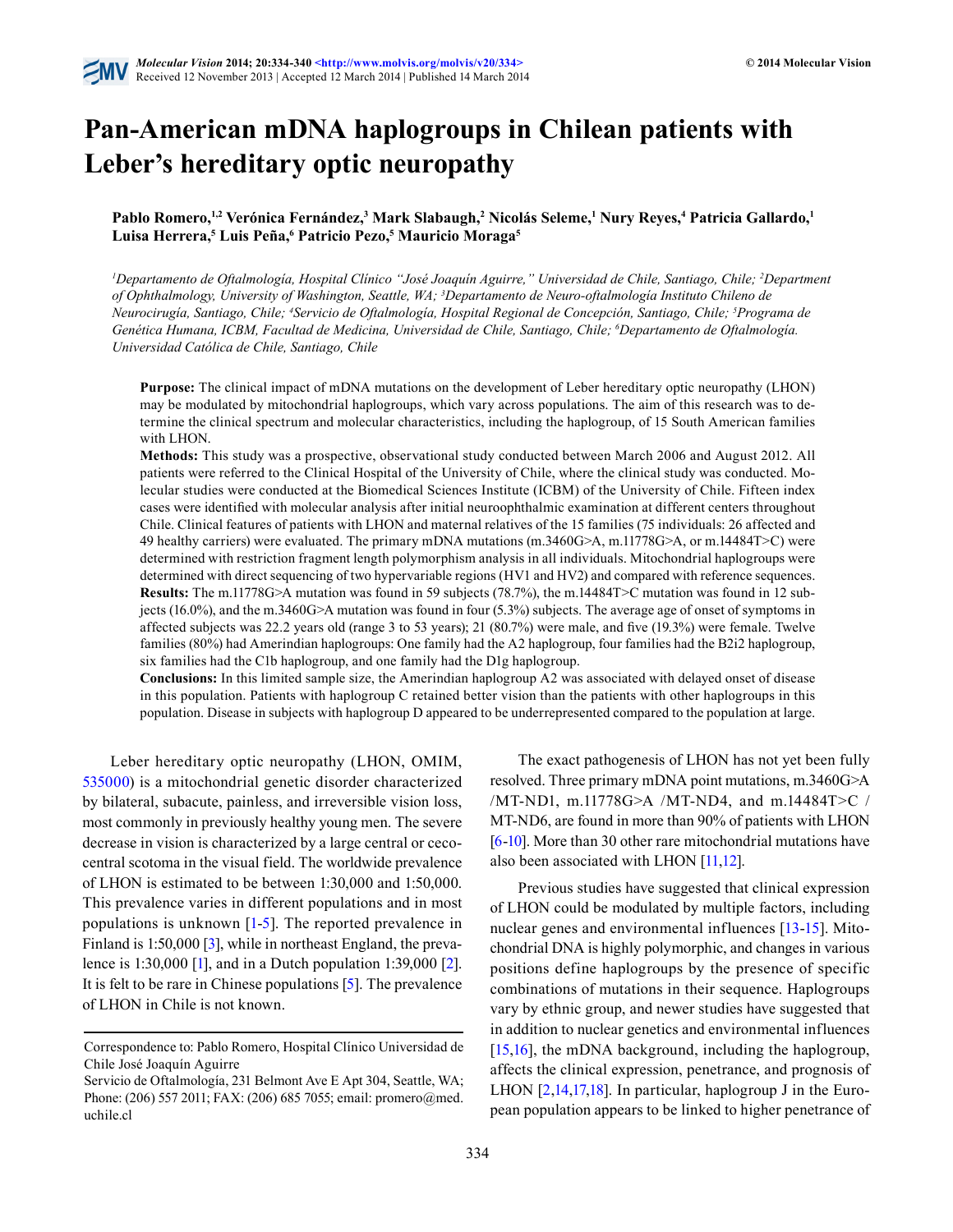the m.14484T>C mutation compared to carriers with different haplogroups.

Before the Spanish arrived in 1520 in what is today Chile, the territory was inhabited by various indigenous groups, including Aymaras, Atacameños, Picunche, Mapuche, Pehuenche, Huilliche, Chonos, Kawéskar, and Yámana [\[19,](#page-5-12)[20](#page-5-13)]. During the early period of the Spanish conquest, most immigrants were male. Other significant additions to the population included slaves of primarily African descent, who were brought to Chile until slavery was abolished in 1823 [\[21](#page-5-14)[-23\]](#page-5-15).

As a consequence of the predominantly male gender of the Spanish emigrants to Chile, asymmetric miscegenation occurred primarily between Spanish men with indigenous women, and to a lesser extent, female slaves of African descent [[24](#page-5-16)]. Thus, there is a peculiar distribution of haplogroups in Santiago's population as a result of this historical occurrence in which female ancestors were mainly Amerindian and male ancestors mainly European [\[24](#page-5-16)].

There are four predominant haplogroup founders in South America, which are designated A, B, C, and D [[25-](#page-5-17)[28](#page-5-18)]. In Chile, 37 haplogroups have been described that can be grouped into a large number of sub-haplogroups [\[26](#page-5-19)[-31](#page-6-0)]. Studies show that the frequency of haplogroup B decreases from north to south within Chile. In turn, haplogroups C and D increase in frequency from north to south [\[26](#page-5-19)[-32\]](#page-6-1). Because the variety of human mDNA haplogroups is directly related to ethnicity, studies showing the influence of haplogroup background on LHON are often limited to the specific populations in which the study was conducted [\[2](#page-4-1),[4](#page-5-20)[,13](#page-5-6),[33-](#page-6-2)[37](#page-6-3)].

In Latin America, several studies have been conducted in families with LHON, but the families primarily had European haplogroups [\[36](#page-6-4)[-39](#page-6-5)]. No studies to date have correlated South American mitochondrial haplogroups with clinical manifestations in patients with LHON. The main aim of this study was to report the molecular and ophthalmic clinical characteristics of 15 Chilean families with LHON and to relate the characteristics to the mitochondrial haplogroups.

### **METHODS**

*Participants:* 75 individuals, 26 affected (21 male and 5 female) and 49 healthy (12 male and 37 female) were recruited from six different hospitals throughout Chile. All examinations were performed according to the tenets of the Declaration of Helsinki, and the present study was approved by the ethics committee of the Clinical Hospital of the University of Chile and was adhered to the ARVO Statement. This study was conducted between March 2006 and August 2012. All participants gave written informed consent to participate

in the study. Index cases were identified during neuroophthalmic examination at different centers throughout Chile. All patients were referred to the Clinical Hospital of the University of Chile, where a clinical record was obtained, pedigrees were constructed, and genetic testing was performed.

All patients and available relatives were interviewed. Patients were questioned regarding the characteristics of visual loss, as well as previous habits before and after the onset of the disease. Smoking at least one cigarette daily within 6 months of symptom onset as well as during or after the appearance of the disease was considered positive for tobacco exposure. Any history of exposure to alcohol, illegal drugs, or industrial toxins was also recorded.

In each case, the clinical suspicion for LHON was first identified by a neuroophthalmologist who did not know the individual's genetic status. After genetic testing, all individuals with bilateral optic atrophy, low vision, and one of the three most common mutations associated with LHON (m.3460G>A, m.11778G>A, or m.14484T>C) were considered affected. Individuals with the same mutations for LHON as their affected relatives who had no complaints and had no optic atrophy or visual acuity or field deficits on exam were considered unaffected healthy carriers.

*Ophthalmologic evaluations:* All participants (affected and unaffected) received a detailed clinical examination that included best corrected visual acuity [\[40](#page-6-6)[,41\]](#page-6-7), pupillary exam, red color saturation, biomicroscopy of the anterior segment, and dilated fundus examinations. Optic nerve photography was done with the Zeiss Digital Imaging System, FF 450 plus (Zeiss FF 450 plus, Carl Zeiss AG, Jena, Germany). In all index cases, we also performed the Goldmann visual field examination test using standard Goldmann perimetry (S-940, Haag-Streit, Bern, Switzerland) and whole brain magnetic resonance imaging (MRI) with contrast (Siemens Symphony, Quantum Gradienten, Maestro class 1.5T, Siemens, Erlangen, Germany).

*Molecular genetic analysis:* Peripheral blood (5 ml) was collected from affected patients and unaffected relatives and genomic DNA was isolated. Briefly, blood was preserved in EDTA and DNA extraction was completed within 24 h of initial patient blood draw. DNA was isolated from whole blood by a rapid non enzymatic method, involving salting out of the cellular proteins by dehydration and precipitation with saturated sodium chloride solution. DNA was finally precipitated with absolute ethanol and washed with ice-cold 70% ethanol [\[42](#page-6-8)]. The mitochondrial DNA was amplified using the technique of chain reaction (PCR) using oligonucleotide pairs specific to the mitochondrial DNA regions where each study mutations: MTND4\*LHON11778A (F cccaccttggctatcatc, R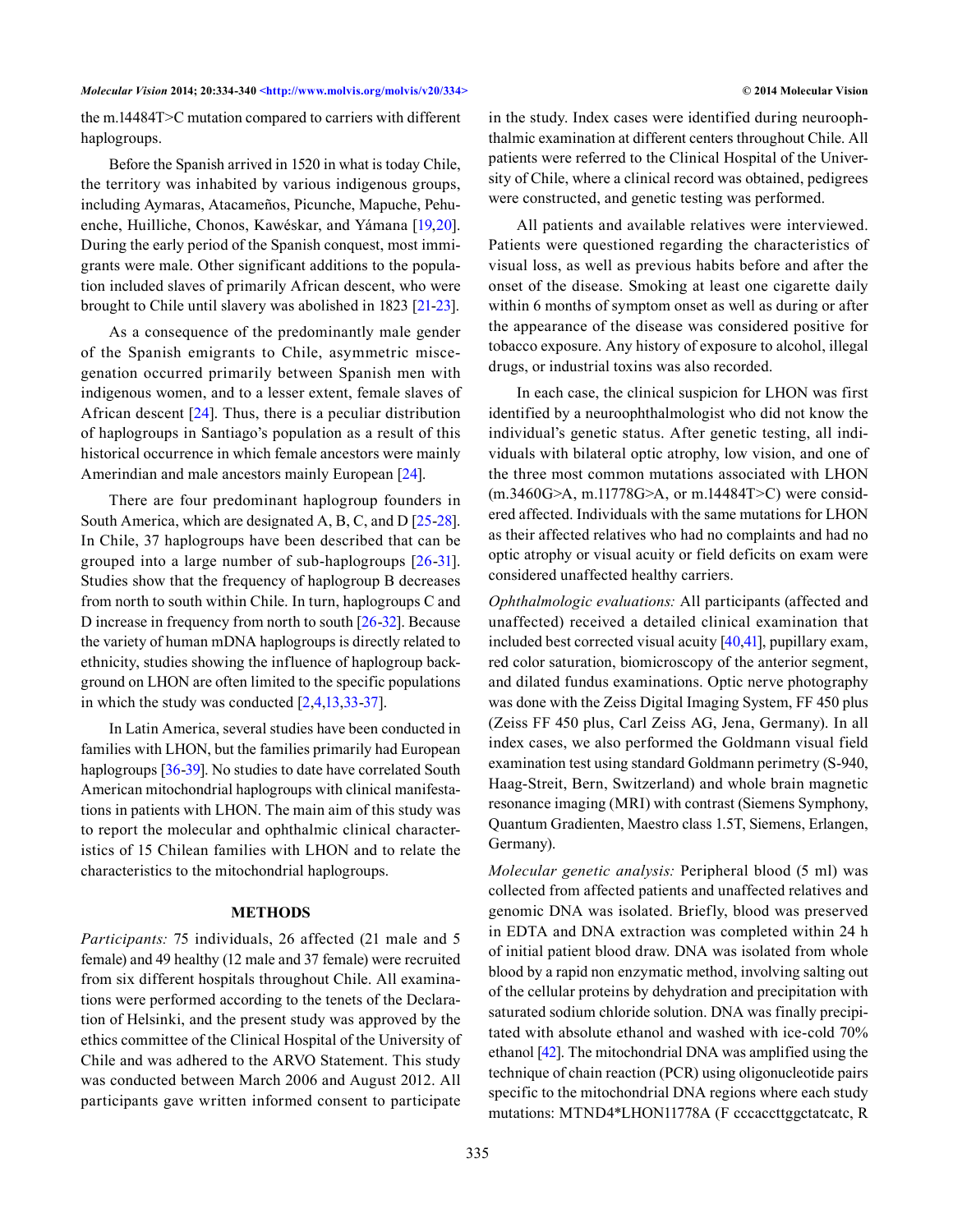| <b>DISTRIBUTION OF MUTATIONS AND HAPLOGROUPS IN AFFECTED PATIENTS.</b> |                                                                                                                  |            |                                                           |                |                               |  |  |  |  |  |
|------------------------------------------------------------------------|------------------------------------------------------------------------------------------------------------------|------------|-----------------------------------------------------------|----------------|-------------------------------|--|--|--|--|--|
| Mutation, frequency of partici-<br>pants (n)                           |                                                                                                                  | Haplogroup | <b>Families</b><br><b>Affected</b><br>subjects (n)<br>(n) |                | Age of symptom<br>onset (yrs) |  |  |  |  |  |
|                                                                        | 3<br>A <sub>2</sub><br>B2i2<br>2<br>$\overline{c}$<br>59 (78.7%)<br>C1b<br>6<br>12<br>L1b<br>$\overline{2}$<br>3 |            |                                                           |                | 47.3 $(\pm 4.9)$              |  |  |  |  |  |
|                                                                        |                                                                                                                  |            | 5.5 $(\pm 3.5)$                                           |                |                               |  |  |  |  |  |
| m.11778G > A                                                           |                                                                                                                  |            |                                                           |                | 17.3 $(\pm 8.6)$              |  |  |  |  |  |
|                                                                        |                                                                                                                  |            |                                                           |                | 31.7 $(\pm 9.3)$              |  |  |  |  |  |
| m.14484T $>$ C                                                         | $12(16.0\%)$                                                                                                     | B2i2       |                                                           |                | 34.0                          |  |  |  |  |  |
|                                                                        |                                                                                                                  | Dlg        |                                                           |                | 27.0                          |  |  |  |  |  |
|                                                                        |                                                                                                                  | J2b        |                                                           | $\overline{c}$ | 18.9 $(\pm 1.4)$              |  |  |  |  |  |
| m.3460G $> A$ ,                                                        | $4(5.3\%)$                                                                                                       | B2i2       |                                                           | 2              | 12.0 $(\pm 2.8)$              |  |  |  |  |  |

**Table 1. Chilean subjects with Leber hereditary optic neuropathy (LHON).** 

Values are mean±standard deviation unless otherwise noted.

## ggtaaggcgaggttagcg); MTND1\*LHON3460A (F: TTC AAA TTC CTC CCT GTA CG, R: GGC TAC TGC TCG CAG TG). MTND6\*LHON14484C (F: ATC CTC CCG AAT CAA CCC TG, R: TTT TTT TAA TTT ATT TAG GGG GCC TG) [\[43](#page-6-9)].

*Mutational analysis:* The presence of one of the three primary LHON mutations was determined with restriction fragment length polymorphism analysis. The amplified fragments were digested with restriction enzymes specific for each mutation: 3460A, Hin1I; NmuCI 11778A, 14484C, MvaI [\[43](#page-6-9)] in all affected and unaffected subjects. For all patients, the presence of the specific mutation was confirmed with sequencing. Mitochondrial haplogroup was determined with direct sequencing of the regions HV1 and HV2 and compared with the reference sequences [\[44\]](#page-6-10).

*Pedigree and penetrance calculation:* We determined the penetrance of each primary LHON mutation by counting the total number of affected and unaffected siblings of each index patient in each generation. Penetrance was determined by dividing the number of affected by the total per gender.

*Data analysis:* Statistical analysis was performed using PASW Statistics 18.0.0 (IBM SPSS, New York, NY). Continuous variables were analyzed with ANOVA with post-hoc Bonferroni correction. The Kruskal-Wallis test was used to compare categorical variables between the haplogroups, significance was set at  $p<0.05$ .

#### **RESULTS**

We initially identified 36 unrelated suspected cases. Fifteen (41.7%) of these individuals carried at least one of the three most common mutations associated with LHON. After obtaining informed consent, we examined 75 affected and unaffected carriers in the 15 families.

Of 26 affected cases, 21 (80.7%) were men, and five (19.3%) were women. In carrier subjects, 36 (73.5%) were women, and 13 (26.5%) were men. The overall penetrance observed in this study was 61.8% (21 of 34) for the male and 12.2% (five of 36) for the female subjects. The differences in penetrance of the different haplogroups could not be effectively analyzed because of the small size of the groups. The gender ratio in the studied population was 4.2/1 with 21 men and five women affected, and 13 carrier men and 36 carrier women (Table 1).

The mean age of onset of symptoms was 22.2±13.4 years old, ranging between 3 and 53 years. Five of the affected began to note symptoms before age 10, with two of these before 6 years of age; both were female (Table 2).

In the affected subjects, the mean time between symptom onset and first examination was 7.8±4.9 days (range 12 h and 21 days). Six patients (23.1%) reported that visual acuity loss was simultaneous in both eyes. In two patients (7.7%), the age of vision loss could not be determined because it happened early in childhood. The remainder (69.2%) reported sequential decrease in acuity. In patients with sequential symptoms, the mean time to involvement of the second eye was 35.1 days (range 7 and 270 days).

The time to visual acuity stabilization was highly variable, with a mean of 7.8±8.1 months in those whose vision loss stabilized during the study time period. Eleven patients (42.3%) reported exposure to tobacco, alcohol, or drugs before the onset of symptoms. We did not find a statistically significant relationship between the consumption of alcohol, tobacco, and drugs and the manifestation of the disease in the sample of patients studied.

Of the 75 subjects with one of the three common mutations, 59 subjects (78.7%) had the m.11778G>A mutation, 12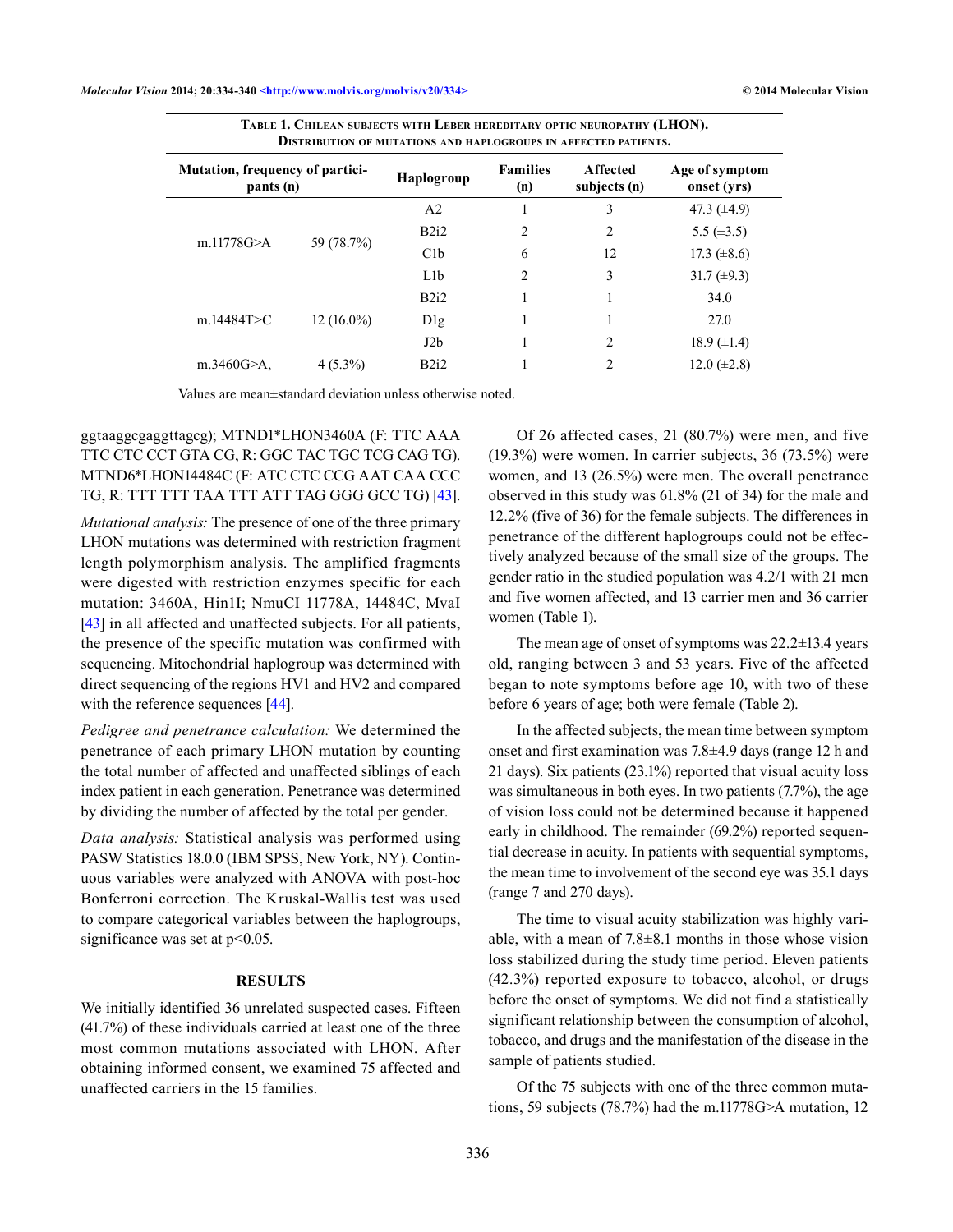| LIES IN CHILE AFFECTED BY LEBER HEREDITARY OPTIC NEUROPATHY. |                          |                  |                  |              |                        |                         |                                                        |  |  |  |
|--------------------------------------------------------------|--------------------------|------------------|------------------|--------------|------------------------|-------------------------|--------------------------------------------------------|--|--|--|
| <b>Mutation</b>                                              |                          | Patient Family   | Haplogroup       | Gender       | Age at exam<br>(years) | Age of onset<br>(years) | Best corrected acuity (right/<br>left eye, fractional) |  |  |  |
| m.11778G>A                                                   | $\mathbf{1}$             | $\sqrt{2}$       | A2               | $\mathbf M$  | 58                     | 53                      | $\mathrm{CF/CF}$                                       |  |  |  |
|                                                              | $\boldsymbol{2}$         | $\mathbf{2}$     | A2               | $\mathbf M$  | 54                     | 44                      | CF/CF                                                  |  |  |  |
|                                                              | 3                        | 2                | A2               | M            | 56                     | 45                      | CF/CF                                                  |  |  |  |
|                                                              | $\overline{\mathcal{L}}$ | 6                | B <sub>2i2</sub> | $\rm F$      | 6                      | $\mathfrak{Z}$          | CF/0.05                                                |  |  |  |
|                                                              | 7                        | 12               | B <sub>2i2</sub> | $\mathbf M$  | 43                     | $\,8\,$                 | $\mathrm{CF/CF}$                                       |  |  |  |
|                                                              | 9                        | 3                | C1b              | M            | 27                     | 24                      | CF/CF                                                  |  |  |  |
|                                                              | 10                       | 3                | C1b              | $\mathbf M$  | 35                     | $\,8\,$                 | 0.3/0.3                                                |  |  |  |
|                                                              | 11                       | 3                | C1b              | $\mathbf M$  | 46                     | 17                      | 0.3/0.3                                                |  |  |  |
|                                                              | 12                       | 4                | C1b              | $\mathbf M$  | 22                     | 19                      | CF/CF                                                  |  |  |  |
|                                                              | 13                       | 4                | C1b              | $\rm F$      | 56                     | 5                       | 0.1/0.1                                                |  |  |  |
|                                                              | 14                       | 5                | C1b              | $\mathbf M$  | 22                     | 20                      | 0.05/CF                                                |  |  |  |
|                                                              | 15                       | 5                | C1b              | $\rm F$      | 38                     | 36                      | CF/CF                                                  |  |  |  |
|                                                              | 16                       | $\boldsymbol{9}$ | C1b              | M            | 19                     | 17                      | CF/CF                                                  |  |  |  |
|                                                              | 17                       | 9                | C1b              | $\mathbf{M}$ | 24                     | 22                      | HM/HM                                                  |  |  |  |
|                                                              | 18                       | 11               | C1b              | $\mathbf M$  | 23                     | 20                      | 0.05/0.05                                              |  |  |  |
|                                                              | 19                       | 11               | C1b              | $\mathbf{M}$ | $\,8\,$                | 6                       | CF/CF                                                  |  |  |  |
|                                                              | 20                       | 15               | C1b              | $\mathbf M$  | 16                     | 14                      | CF/0.05                                                |  |  |  |
|                                                              | 24                       | $\boldsymbol{7}$ | L1b              | $\mathbf M$  | 66                     | 29                      | HM/HM                                                  |  |  |  |
|                                                              | 25                       | 7                | L1b              | $\rm F$      | 64                     | 42                      | $\operatorname{LP/HM}$                                 |  |  |  |
|                                                              | 26                       | 14               | L <sub>1</sub> b | M            | 44                     | 24                      | CF/CF                                                  |  |  |  |
| m.14484T>C                                                   | $\,$ 8 $\,$              | 10               | B2i2             | $\mathbf M$  | 36                     | 34                      | 0.05/0.05                                              |  |  |  |
|                                                              | 21                       | 13               | D <sub>1g</sub>  | $\mathbf M$  | 29                     | 27                      | 0.05/0.15                                              |  |  |  |
|                                                              | 22                       | $\mathbf{1}$     | J2b              | $\mathbf M$  | 30                     | 19                      | 0.1/0.05                                               |  |  |  |
|                                                              | 23                       | 1                | J2b              | $\mathbf{M}$ | 37                     | 17                      | 0.05/0.1                                               |  |  |  |
| m.3460G>A                                                    | 5                        | $\,$ $\,$        | B2i2             | $\rm F$      | 38                     | 14                      | 0.05/0.05                                              |  |  |  |
|                                                              | 6                        | $\,8\,$          | B2i2             | M            | 12                     | 10                      | 0.05/0.05                                              |  |  |  |

**Table 2. Phenotypic features of twenty-six patients from the fifteen families in Chile affected by Leber Hereditary Optic Neuropathy.**

The following abbreviations were used; male (M), female (F), CF=counting fingers, HM=hand motions and LP=light perception.

subjects (16.0%) had the m.14484T>C mutation, and four subjects (5.3%) had the m.3460G>A mutation in this population (Table 1).

Twelve families had Amerindian haplogroups: One family had the A2 haplogroup, four families had the B2i2 haplogroup, six families had the Cb haplogroup, and one family had the D1g haplogroup. One family had the J2b haplogroup, which is associated with European populations, and two families had the L1b haplogroup, which is associated with African populations (Table 2).

Of the affected subjects, 92.3% had fractional visual acuity equal to or less than 0.1 ( $\geq$ 1.0 logMar) in the better eye. Only in two subjects of family 3 (m.11778G>A mutation

and haplogroup C1b) did we observe fractional visual acuity better than 0.1 in the better eye.

In 83% of the affected patients, symmetric constriction of the pupil and no relative afferent pupillary defect were noted; in 17% of the affected patients, the pupillary light reflexes were present but remarkably slower. The visual field was altered in all patients, with central scotomas of varying intensity and size and cecocentral scotomas with concentric restriction of isopters.

Subjects with haplogroup C1b were more likely to retain 20/200 or better vision in the better eye than those with other haplogroups (p=0.033, Kruskal–Wallis). Subjects with the A2 haplogroup on average had later onset of disease (p=0.001,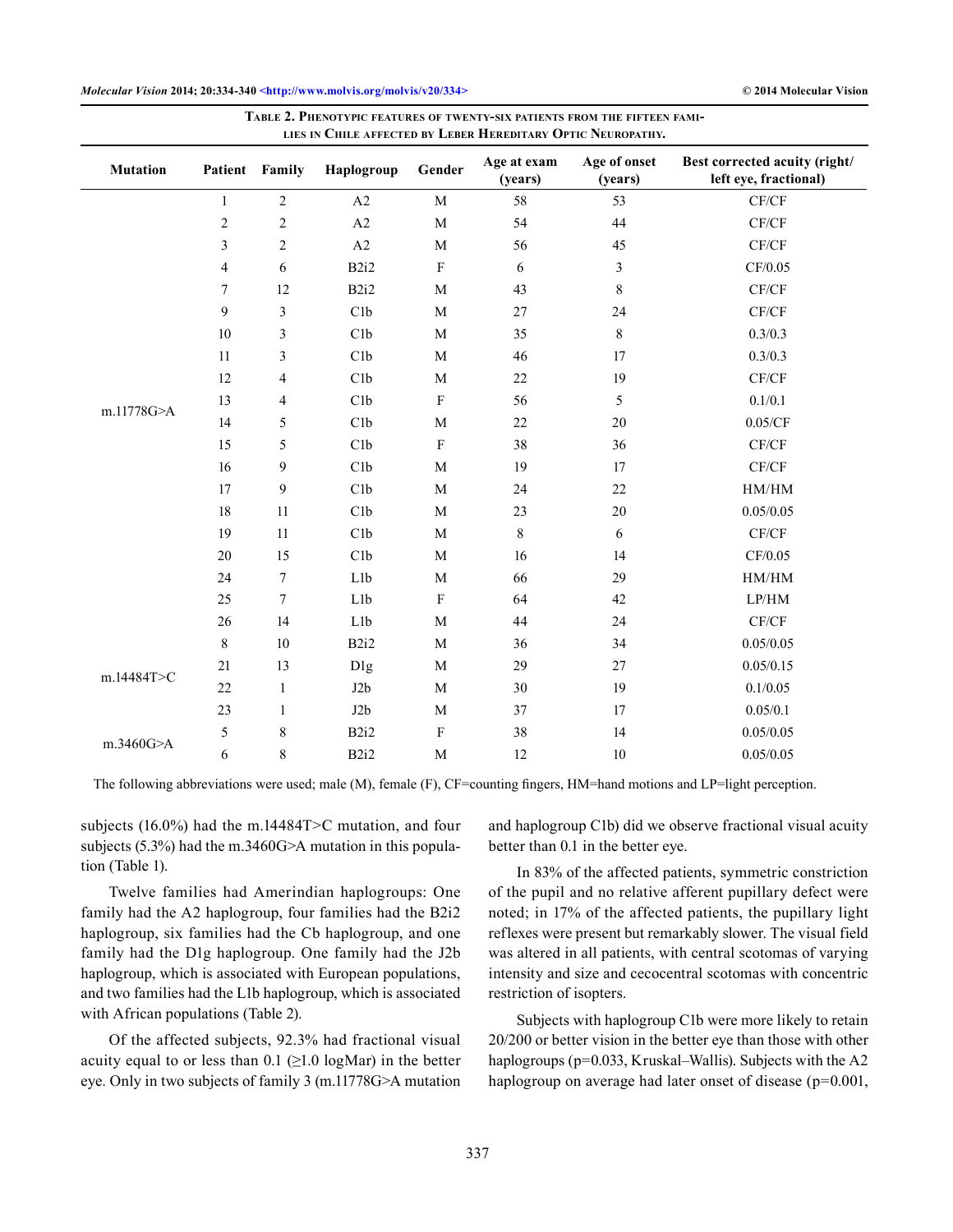ANOVA) than those with other haplogroups (47.3 years on average).

#### **DISCUSSION**

Molecular testing for LHON is not routinely performed in patients with optic atrophy in Chile. The 36 patients who were initially identified as candidates for molecular testing had undergone complete clinical testing performed by local neuroophthalmology departments and had been suspected of having LHON. We believe that the high pretest probability led to the high percentage of patients with a positive molecular test result. We did not further evaluate those with a negative molecular test for either the less frequent mutations associated with LHON or other genetic causes of optic atrophy.

Few studies have evaluated Amerindian mDNA haplogroups, either Central American or South American [\[26,](#page-5-19)[27](#page-5-21),[32\]](#page-6-1). Studies of mDNAs in native Chilean populations (Mapuche, Pehuenche, and Yaghans), with a mixture of different ethnic groups and populations, have shown the following distribution by restriction fragment length polymorphism analysis and D-loop (control region) sequencing: 1.3% had haplogroup A, 8% haplogroup B, 43% haplogroup C, and 47.7% haplogroup D [\[26\]](#page-5-19). Another study of individuals from the admixed population of Santiago found that 8.1% had haplogroup A, 29% haplogroup B, 37.9% haplogroup C, and 25% haplogroup D [[27](#page-5-21)].

The number of cases in the study is small but given current prevalence estimates likely accounts for around 10% of the cases in Chile given the current population of 16.6 million  $[1,3]$  $[1,3]$  $[1,3]$  $[1,3]$  $[1,3]$ . Due to the limited sample size, we are unable to make a formal assessment of the effect of haplogroup on penetrance and onset of disease. However, despite the relative lack of information regarding the overall accuracy of the described mDNA composition of the population in Chile, some authors suggest that Chilean populations are dominated by haplogroups C and D  $[26]$  $[26]$ . It is remarkable that in our study only one family out of 15 had haplogroup D, as haplogroup D is one of the most common in the Chilean population, with a frequency of 25% to 40% [\[26](#page-5-19)] and is the most prevalent in larger population samples from the Southern Cone of South America (Chile and Argentina) [\[32\]](#page-6-1). This could be a result of the relatively small population studied, but we cannot rule out that haplogroup D has a protective effect in carriers of LHON mutations similar to what has been noted with haplogroup H in European populations.

The penetrance across all families in this study was 61.8% for men and 12.2% for women. The gender ratio in this population was 4.2/1 with 21 men and five women affected, and 13 carrier men and 36 carrier women. The incomplete general penetrance and the gender ratio in this population are similar to those reported for other LHON populations around the world, with approximately 50% of men and approximately 10% of women affected [\[2](#page-4-1),[45-](#page-6-11)[50](#page-6-12)].

We also found that 92.3% of affected subjects had fractional visual acuity equal or less than 0.1. We did not observe any cases in which there was a meaningful recovery of vision, as reported by other authors  $[2]$  $[2]$  $[2]$ . In addition, no differences were observed in final visual acuity among the three mutations, which again may have been due to the relatively small number of patients.

In summary, haplogroup is one genetic factor suspected of modulating LHON. Recent studies suggest that haplogroups play an important role in the onset of LHON, and in particular, haplogroup and phylogenetic analyses suggest that one European-specific mDNA background plays a role in the expression of LHON by increasing the clinical penetrance of the primary mutations m.11778G>A and m.14484T>C. Because of the continent-specific distribution of mDNA haplogroups, there is a remarkable difference in these haplogroups, which may influence the expression of LHON in different ethnic groups. We find that there was a markedly decreased frequency of haplogroup D in Chilean subjects with LHON compared to what has been reported for the overall population. Future studies of populations with similar haplogroups could assist in providing support to the present findings and provide new clues on the molecular mechanism by which a particular mDNA background could influence clinical expression of LHON.

### **ACKNOWLEDGMENTS**

The authors are deeply grateful to the patients and their families for their participation in this study. This research was supported by grant OAIC 107/08, Hospital Clínico de la Universidad de Chile José Joaquín Aguirre, Santiago de Chile. Our thanks to Manuel Llorca-Jaña for his valuable contribution related to the ethnic History of Chile. Pablo Romero had full access to all of the data in the study and takes responsibility for the integrity of the data and the accuracy of the data analysis.

#### **REFERENCES**

- <span id="page-4-0"></span>1. Man PY, Griffiths PG, Brown DT, Howell N, Turnbull DM, Chinnery PF. The epidemiology of Leber hereditary optic neuropathy in the North East of England Am J Hum Genet 2003; 72:333-9. [\[PMID: 12518276\]](http://www.ncbi.nlm.nih.gov/pubmed/12518276).
- <span id="page-4-1"></span>2. Spruijt L, Kolbach DN, de Coo RF, Plomp AS, Bauer NJ, Smeets HJ, de Die-Smulders CE. Influence of mutation type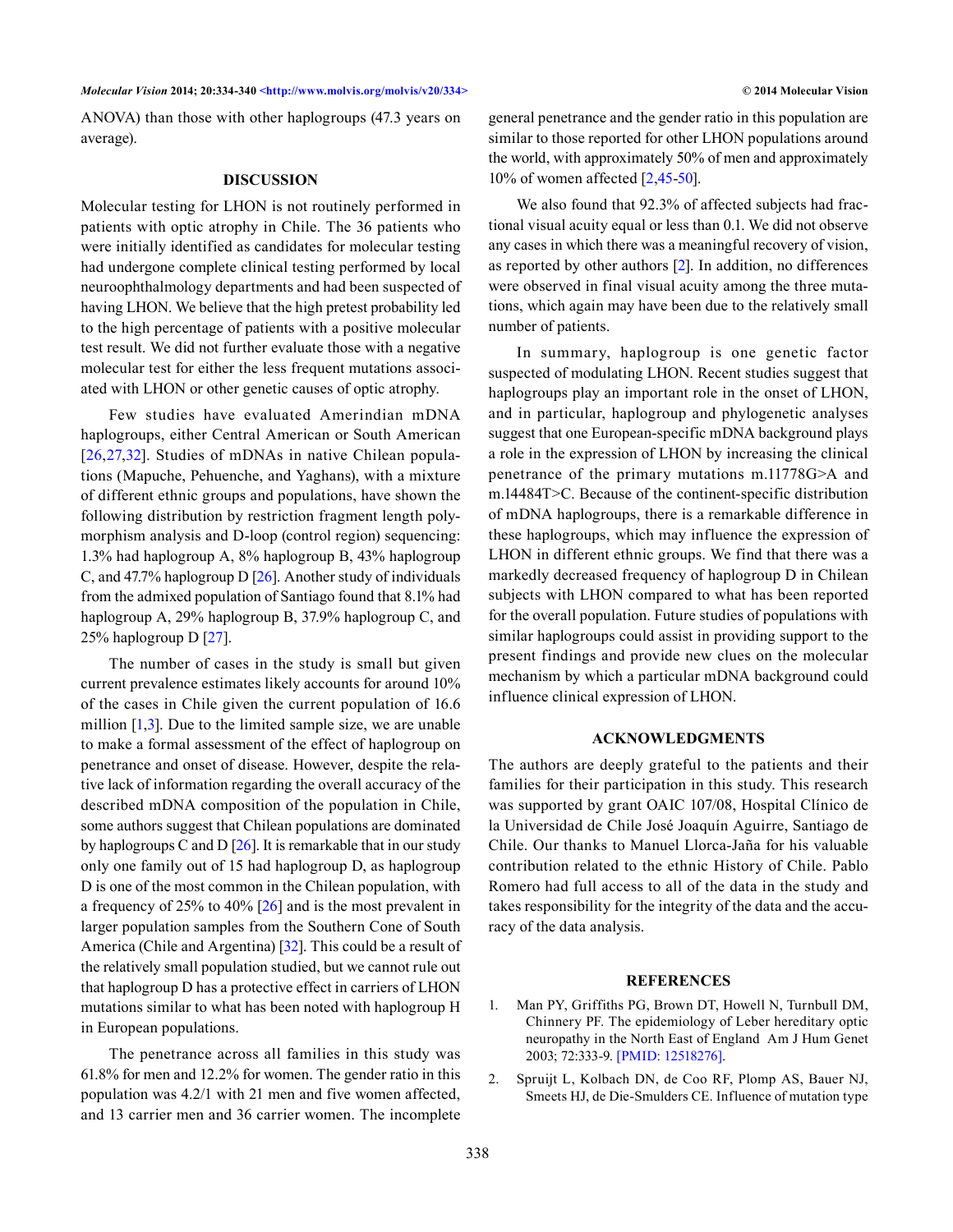<span id="page-5-1"></span>on clinical expression of Leber hereditary optic neuropathy. Am J Ophthalmol 2006; 141:676-82. [\[PMID: 16564802\]](http://www.ncbi.nlm.nih.gov/pubmed/16564802).

- 3. Puomila A, Hämäläinen P, Kivioja S, Savontaus ML, Koivumäki S, Huoponen K, Nikoskelainen E. Epidemiology and penetrance of Leber hereditary optic neuropathy in Finland. Eur J Hum Genet 2007; 15:1079-89. [\[PMID:](http://www.ncbi.nlm.nih.gov/pubmed/17406640)  [17406640\]](http://www.ncbi.nlm.nih.gov/pubmed/17406640).
- <span id="page-5-20"></span>4. Yu D, Jia X, Zhang AM, Li S, Zou Y, Zhang Q, Yao YG. Mitochondrial DNA sequence variation and haplogroup distribution in Chinese patients with LHON and m.14484T>C. PLoS ONE 2010; 5:e13426[-\[PMID: 20976138\].](http://www.ncbi.nlm.nih.gov/pubmed/20976138)
- <span id="page-5-0"></span>5. Bi R, Zhang AM, Yu D, Chen D, Yao YG. Screening the three LHON primary mutations in the general Chinese population by using an optimized multiplex allele-specific PCR. Clin Chim Acta 2010; 411:1671-4. [\[PMID: 20599858\]](http://www.ncbi.nlm.nih.gov/pubmed/20599858).
- <span id="page-5-2"></span>6. Harding AE, Sweeney MG, Govan GG, Riordan-Eva P. Pedigree analysis in Leber hereditary optic neuropathy families with a pathogenic mtDNA mutation. Am J Hum Genet 1995; 57:77-86. [\[PMID: 7611298\].](http://www.ncbi.nlm.nih.gov/pubmed/7611298)
- 7. Yu-Wai-Man P, Griffiths PG, Hudson G, Chinnery PF. Inherited mitochondrial optic neuropathies. J Med Genet 2009; 46:145-58. [\[PMID: 19001017\].](http://www.ncbi.nlm.nih.gov/pubmed/19001017)
- 8. Yen MY, Wang AG, Wei YH. Leber's hereditary optic neuropathy: a multifactorial disease. Prog Retin Eye Res 2006; 25:381-96. [\[PMID: 16829155\].](http://www.ncbi.nlm.nih.gov/pubmed/16829155)
- 9. Carelli V, Ross-Cisneros FN, Sadun AA. Mitochondrial dysfunction as a cause of optic neuropathies. Prog Retin Eye Res 2004; 23:53-89. [\[PMID: 14766317\]](http://www.ncbi.nlm.nih.gov/pubmed/14766317).
- <span id="page-5-3"></span>10. Man PY, Turnbull DM, Chinnery PF. Leber hereditary optic neuropathy. J Med Genet 2002; 39:162-9. [\[PMID: 11897814\].](http://www.ncbi.nlm.nih.gov/pubmed/11897814)
- <span id="page-5-4"></span>11. Wong LJ. Pathogenic mitochondrial DNA mutations in protein-coding genes. Muscle Nerve 2007; 36:279-93. [\[PMID: 17503499\]](http://www.ncbi.nlm.nih.gov/pubmed/17503499).
- <span id="page-5-5"></span>12. Mitomap;<http://www.mitomap.org>
- <span id="page-5-6"></span>13. Torroni A, Petrozzi M, D'Urbano L, Sellitto D, Zeviani M, Carrara F, Carducci C, Leuzzi V, Carelli V, Barboni P, De Negri A, Scozzari R. Haplotype and phylogenetic analyses suggest that one European-specific mtDNA background plays a role in the expression of Leber hereditary optic neuropathy by increasing the penetrance of the primary mutations 11778 and 14484. Am J Hum Genet 1997; 60:1107-21. [\[PMID:](http://www.ncbi.nlm.nih.gov/pubmed/9150158)  [9150158\]](http://www.ncbi.nlm.nih.gov/pubmed/9150158).
- <span id="page-5-9"></span>14. Hudson G, Carelli V, Spruijt L, Gerards M, Mowbray C, Achilli A, Pyle A, Elson J, Howell N, La Morgia C, Valentino ML, Huoponen K, Savontaus ML, Nikoskelainen E, Sadun AA, Salomao SR, Belfort R Jr, Griffiths P, Man PY, de Coo RF, Horvath R, Zeviani M, Smeets HJ, Torroni A, Chinnery PF. Clinical expression of Leber hereditary optic neuropathy is affected by the mitochondrial DNA-haplogroup background. Am J Hum Genet 2007; 81:228-33. [\[PMID: 17668373\].](http://www.ncbi.nlm.nih.gov/pubmed/17668373)
- <span id="page-5-7"></span>15. Kerrison JB, Miller NR, Hsu F, Beaty TH, Maumenee IH, Smith KH, Savino PJ, Stone EM, Newman NJ. A casecontrol study of tobacco and alcohol consumption in Leber

<span id="page-5-8"></span>hereditary optic neuropathy. Am J Ophthalmol 2000; 130:803-12. [\[PMID: 11124301\].](http://www.ncbi.nlm.nih.gov/pubmed/11124301)

- 16. Hudson G, Keers S, Yu Wai Man P, Griffiths P, Huoponen K, Savontaus ML, Nikoskelainen E, Zeviani M, Carrara F, Horvath R, Karcagi V, Spruijt L, de Coo IF, Smeets HJ, Chinnery PF. Identification of an X-chromosomal locus and haplotype modulating the phenotype of a mitochondrial DNA disorder. Am J Hum Genet 2005; 77:1086-91. [\[PMID:](http://www.ncbi.nlm.nih.gov/pubmed/16380918)  [16380918\]](http://www.ncbi.nlm.nih.gov/pubmed/16380918).
- <span id="page-5-10"></span>17. Howell N, Herrnstadt C, Shults C, Mackey DA. Low penetrance of the 14484 LHON mutation when it arises in a nonhaplogroup J mtDNA background. Am J Med Genet A 2003; 119A:147-51. [\[PMID: 12749053\].](http://www.ncbi.nlm.nih.gov/pubmed/12749053)
- <span id="page-5-11"></span>18. Ghelli A, Porcelli AM, Zanna C, Vidoni S, Mattioli S, Barbieri A, Iommarini L, Pala M, Achilli A, Torroni A, Rugolo M, Carelli V. The background of mitochondrial DNA haplogroup J increases the sensitivity of Leber's hereditary optic neuropathy cells to 2,5-hexanedione toxicity. PLoS ONE 2009; 4:e7922[-\[PMID: 19936068\]](http://www.ncbi.nlm.nih.gov/pubmed/19936068).
- <span id="page-5-12"></span>19. Cooper JM. Vol. 2, pp 687–760. Washington D.C, United State: The Araucanians, Handbook of South American Indians, Smithsonian Institute, Bureau of American Ethnology; 1946.
- <span id="page-5-13"></span>20. Bengoa J. Chapters 1–3. Santiago, Chile: Historia del Pueblo Mapuche (Siglos XIX y XX); 1985.
- <span id="page-5-14"></span>21. Mellafe R. Chapter 5. Santiago, Chile: La introducción de la esclavitud negra en Chile. Tráfico y rutas; 1959.
- 22. Gonzalo Vial Correa. El africano en el Reino de Chile. Ensayo histórico-jurídico. Santiago, Chile 1957.
- <span id="page-5-15"></span>23. Cruz GF. Santiago, Chile: La abolición de la esclavitud en Chile; 1973.
- <span id="page-5-16"></span>24. Carlos Valenzuela Y. El Gradiente Sociogenético Chileno y sus Implicaciones Etico-Sociales. Santiago, Chile 2002.
- <span id="page-5-17"></span>25. Bailliet G, Rothhammer F, Carnese FR, Bravi CM, Bianchi NO. Founder mitochondrial haplotypes in Amerindian populations. Am J Hum Genet 1994; 55:27-33. [\[PMID: 7517626\].](http://www.ncbi.nlm.nih.gov/pubmed/7517626)
- <span id="page-5-19"></span>26. Moraga ML, Rocco P, Miquel JF, Nervi F, Llop E, Chakraborty R, Rothhammer F, Carvallo P. Mitochondrial DNA polymorphisms in Chilean aboriginal populations: implications for the peopling of the southern cone of the continent. Am J Phys Anthropol 2000; 113:19-29. [\[PMID: 10954617\]](http://www.ncbi.nlm.nih.gov/pubmed/10954617).
- <span id="page-5-21"></span>27. Rocco P, Morales C, Moraga M, Miquel JF, Nervi F, Llop E, Carvallo P, Rothhammer F. Genetic composition of the Chilean population. Analysis of mitochondrial DNA polymorphism. Rev Med Chil 2002; 130:125-31. [\[PMID:](http://www.ncbi.nlm.nih.gov/pubmed/11974524) [11974524\].](http://www.ncbi.nlm.nih.gov/pubmed/11974524)
- <span id="page-5-18"></span>28. Achilli A, Perego UA, Bravi CM, Coble MD, Kong QP, Woodward SR, Salas A, Torroni A, Bandelt HJ. The Phylogeny of the Four Pan-American MtDNA Haplogroups: Implications for Evolutionary and Disease Studies. PLoS ONE 2008; 3:e1764-[\[PMID: 18335039\]](http://www.ncbi.nlm.nih.gov/pubmed/18335039).
- 29. Llop E. Genetic composition of Chilean aboriginal populations: HLA and other genetic marker variation. Am J Phys Anthropol 1996; 101:325-32. [\[PMID: 8922179\]](http://www.ncbi.nlm.nih.gov/pubmed/8922179).